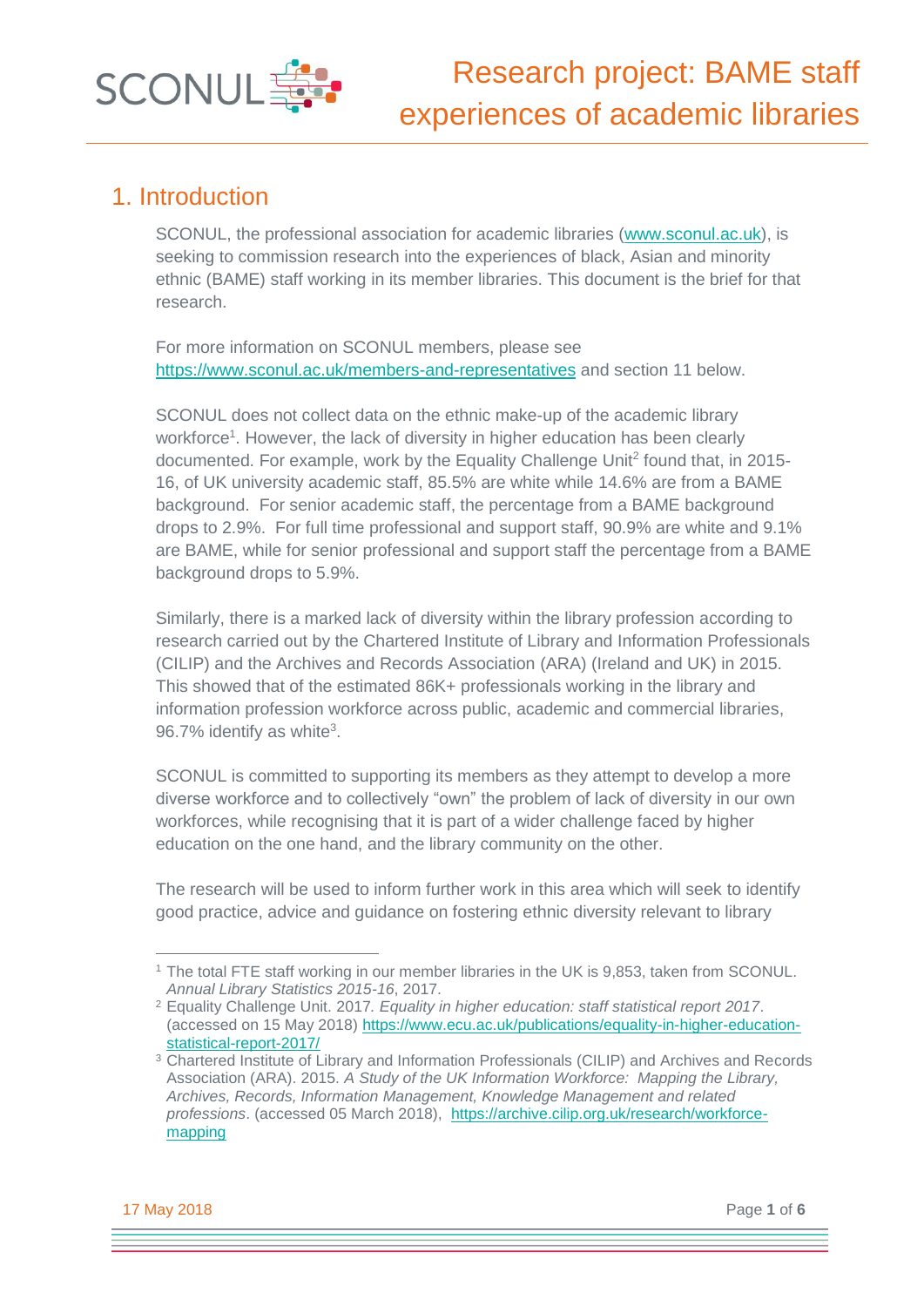

directors and to develop practical advice for members. This work is part of a broader project looking at a range of aspects of workforce development for SCONUL members (see section 11).

# 2. Project Management

The project will be overseen by the three project contacts identified below. John Dowd will be the primary contact and will act as the main liaison and point of contact with the consultant/consultants to ensure that the aims and the objectives of the project are met. Regina Everitt and Ann Rossiter, Executive Director of SCONUL, will be involved in the key decisions at each stage of the research as set out below.

The project contacts for this piece of work are as follows:

John Dowd – primary contact Assistant Director, Collections Management University of Birmingham j.dowd@bham.ac.uk

Regina Everitt - alternate contact Director of Library and Learning Services, University of East London [r.everitt@uel.ac.uk](mailto:r.everitt@uel.ac.uk)

Ann Rossiter - budget holder Executive Director **SCONUL** [ann.rossiter@sconul.ac,uk](mailto:ann.rossiter@sconul.ac,uk)

# 3. The research brief

SCONUL is seeking to commission research into the experience of BAME staff members working in UK HE academic libraries. The consultancy will entail:

- identification of BAME staff members working in UK HE libraries who wish to participate in the research
- development, conduct and analysis of a focus group of BAME staff members
- development, conduct and analysis of structured interviews with the BAME staff members

17 May 2018 Page **2** of **6**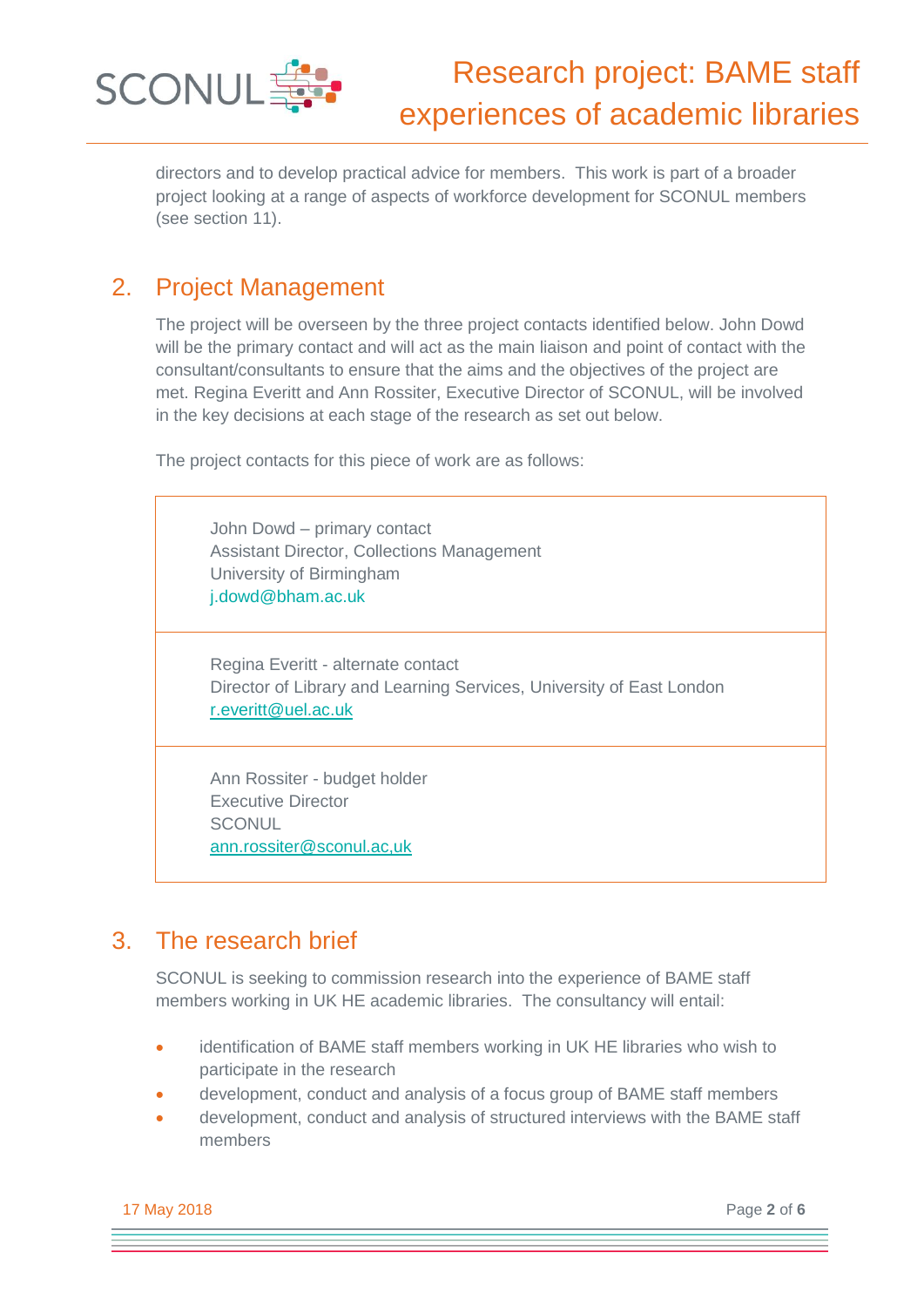

 analysis of sector demographics and demographics of participants. (e.g., percentage of BAME employed by grade, age, gender, etc.).

# 4. Identification of BAME staff members working in HE libraries

The consultant will be required to identify staff members who identify as BAME and who wish to participate in the research. The specific approach proposed for this element of the work must be agreed with SCONUL before it proceeds. Participants will be reassured that their responses will be anonymised. Access to relevant SCONUL lists will be made available, however, the supplier should develop their own approach to this appreciating that there will be limited support from the SCONUL Executive or project leads.

#### **Output**

The output for this phase will be a list of potentially contactable BAME staff members working in HE libraries who are amenable to being involved in the research.

### 5. Focus group

The consultant will be required to scope, plan and conduct an initial focus group with BAME staff in order to gain insights into staff member's views and experiences of working in a HE library. The findings of this focus group should then be written up and key themes identified, which in turn will inform the development of a pro-forma for subsequent interviews.

#### **Outputs**

The outputs for this phase will be (a) a write up of the focus group which includes analysis of the key themes emerging and (b) a pro-forma for one-to-one interviews.

### 6. One-to-one interviews and analysis

The consultant will then be expected to use this proforma to scope, plan conduct and analyse a series of structured interviews with participating staff members. It is envisioned that there will be between a minimum of 10 to a maximum of 15 interviews conducted.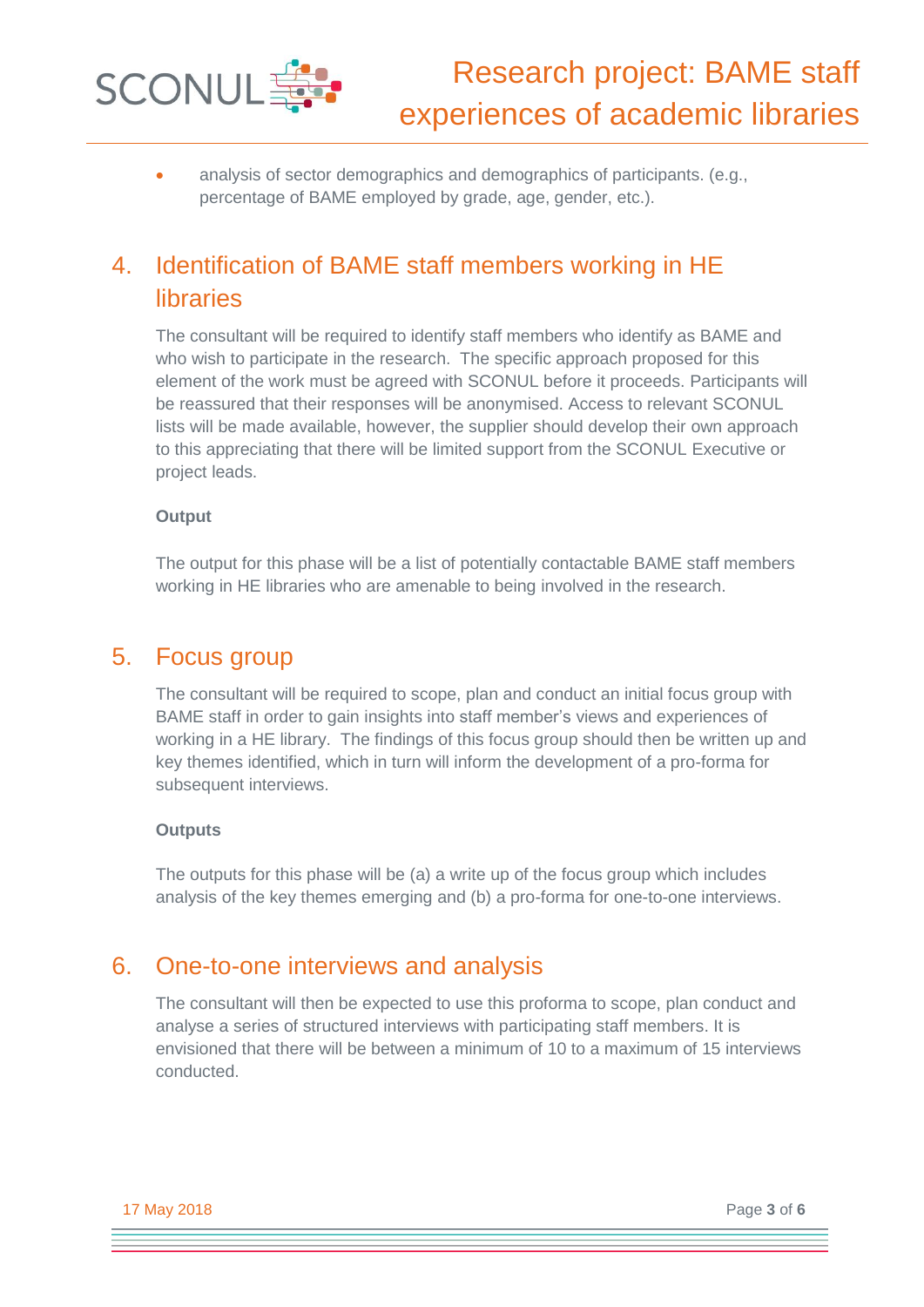

Interviews will be conducted by the consultant and are expected to take place in person, by phone, skype or equivalent. The informed consent of participants will be required within the ethical framework agreed for the project.

The mechanism(s) for interview data capture should be proposed by the consultant.

#### **Output**

The output should comprise of a) anonymised raw interview data and b) themed analysis arising from interviews and, c) a comparative analysis of demographic data.

The anonymised raw data collected is for the purposes as outlined in this document; SCONUL retains the right to hold the data beyond the life of the project and potentially reuse it for other projects afterwards.

# 7. Project outputs

The anticipated deliverables of the consultancy are:

- design and delivery of a focus group of BAME staff within an appropriate ethical framework and identification of key themes that emerge
- analysis of key themes emerging from the staff focus group
- development of an interview pro-forma and administration of the arrangements for the interviews within an appropriate ethical framework, including shaping and administering permissions for use of data
- collation of interview and focus group findings in an agreed format, e.g. a written report
- report of emerging themes and demographic of interviewees
- anonymised raw data from interviews.

The project leads identified above will provide a resource for the consultant throughout the project and will agree critical milestones and outputs, including the following:

- (a) ethical framework for the research
- (b) design of the focus group
- (c) interview pro-forma
- (d) format for collation of findings
- (e) report on emerging themes.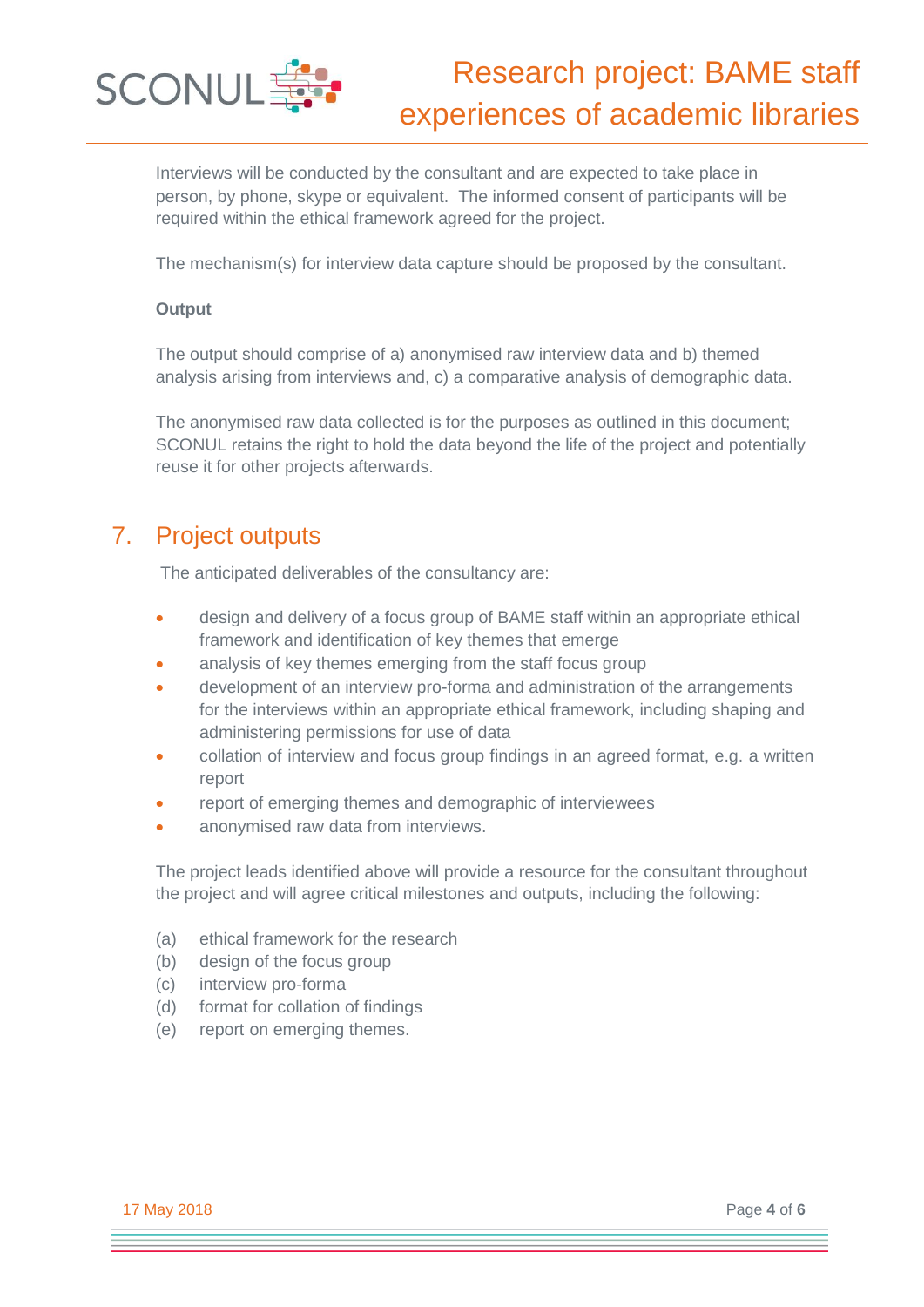

# 8. Project timescales

The deadline for completion of the project is February 2019. The proposed timeline for the project is as follows:

| Project brief advertised                                                      | w/c 21 <sup>st</sup> May 2018  |
|-------------------------------------------------------------------------------|--------------------------------|
| Deadline for receipt of completed submissions                                 | 15th June 2018                 |
| Shortlisting                                                                  | By 22 <sup>nd</sup> June 2018  |
| <b>Interviews</b>                                                             | By 6th July 2018               |
| Award of consultancy                                                          | w/c 16 <sup>th</sup> July 2018 |
| Work to commence                                                              | w/c 3rd September 2018         |
| Project deliverables fully completed by                                       | 28th February 2019             |
| Launch event of Workforce Planning Task and Finish<br>Group programme outputs | <b>TBC 2019</b>                |

# 9. Project costs

Consultants are asked to provide a fixed price cost for this consultancy as part of their response to the project brief and to provide an estimate of expected expenses. Where feasible, interviews and meetings with the project leads are undertaken virtually.

# 10. How to respond to this brief

Consultants are expected to provide a proposal for the completion of the project within the defined timescales noted above, including a fully costed project plan. As part of your responses, please:

- address the proposed methodology, including any intention to depart from the outline set out above
- identify any risks you anticipate to the success of the project
- provide evidence of experience with quantitative and qualitative interview and focus group methodology and the management and analysis of interview data
- set out your experience and knowledge of ethical frameworks associated with personal data capture
- provide evidence of experience of working with diverse groups